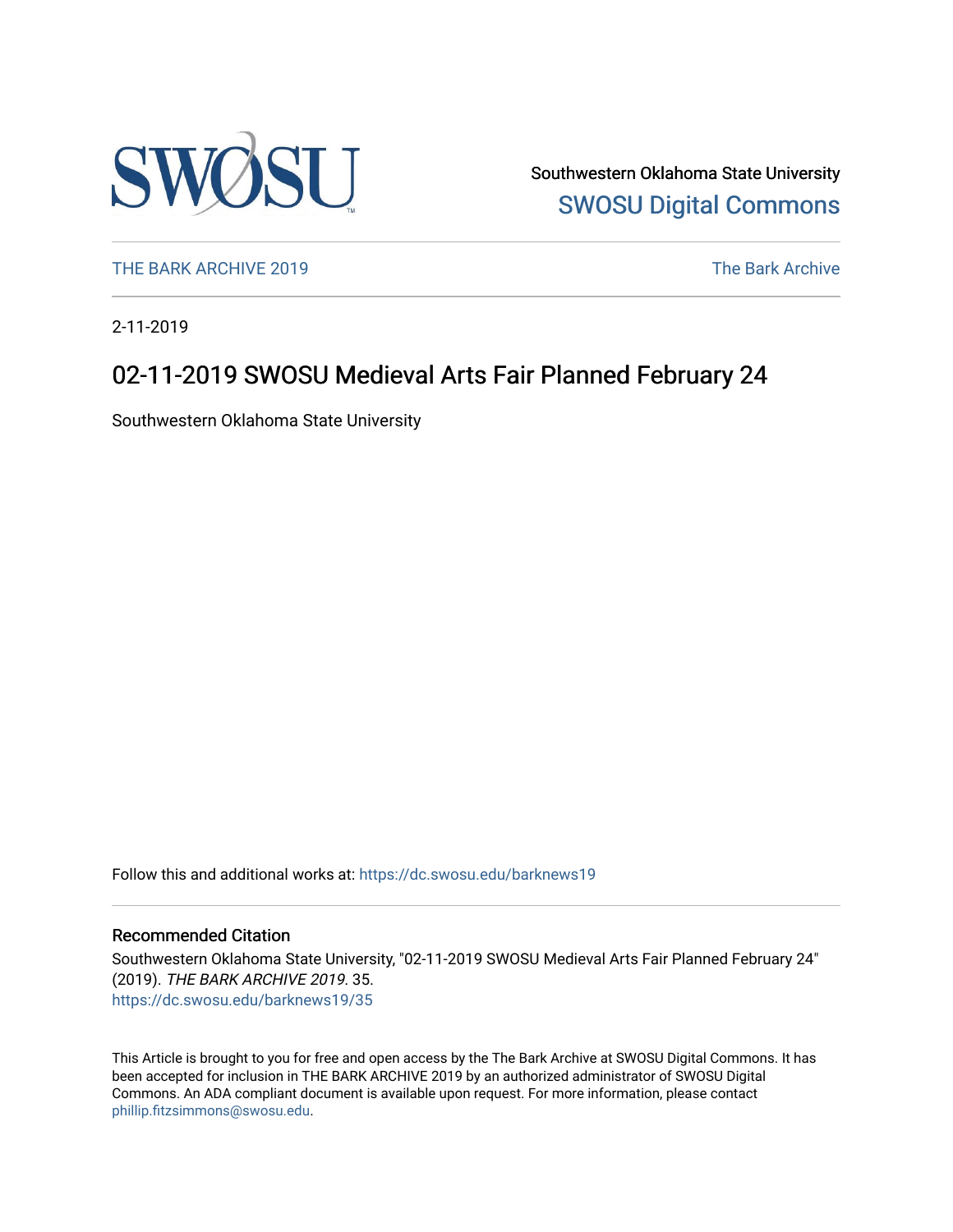

11 February, 2019

# **SWOSU Medieval Arts Fair Planned February 24**

A Medieval Arts Fair will be held Sunday, February 24, on the campus of Southwestern Oklahoma State University in Weatherford.

The SWOSU Medieval Arts Club is organizing the fourth annual event from 9 a.m. until 4:30 p.m. in the Memorial Student Center. Admission is free, and events are for both young and old alike. Hands-on learning workshops are from 10 a.m.-noon and 1-3 p.m. and include:

- Calligraphy
- **•** Embroidery
- **•** Leatherworking
- Making Glass Beads
- Introduction to Fingerloop Braiding
- Creating Lucet Braids
- Painting and Illumination

Demonstrations will include:

- Chivalric Combat 10-11 a.m.
- Rapier Combat from 11 a.m.-12 noon
- Chivalric Combat from 12 noon-2 p.m.
- Rapier Combat from 2-3 p.m.
- Advanced Fingerloop Braiding from 2-3 p.m.
- Medieval Drumming & Dancing TBA

According to SWOSU Assistant Professor Siriporn Peters, the program is subject to change. The program is made possible by student activity fees and the SWOSU Medieval Art Club.

For more information, call 580.774.7138.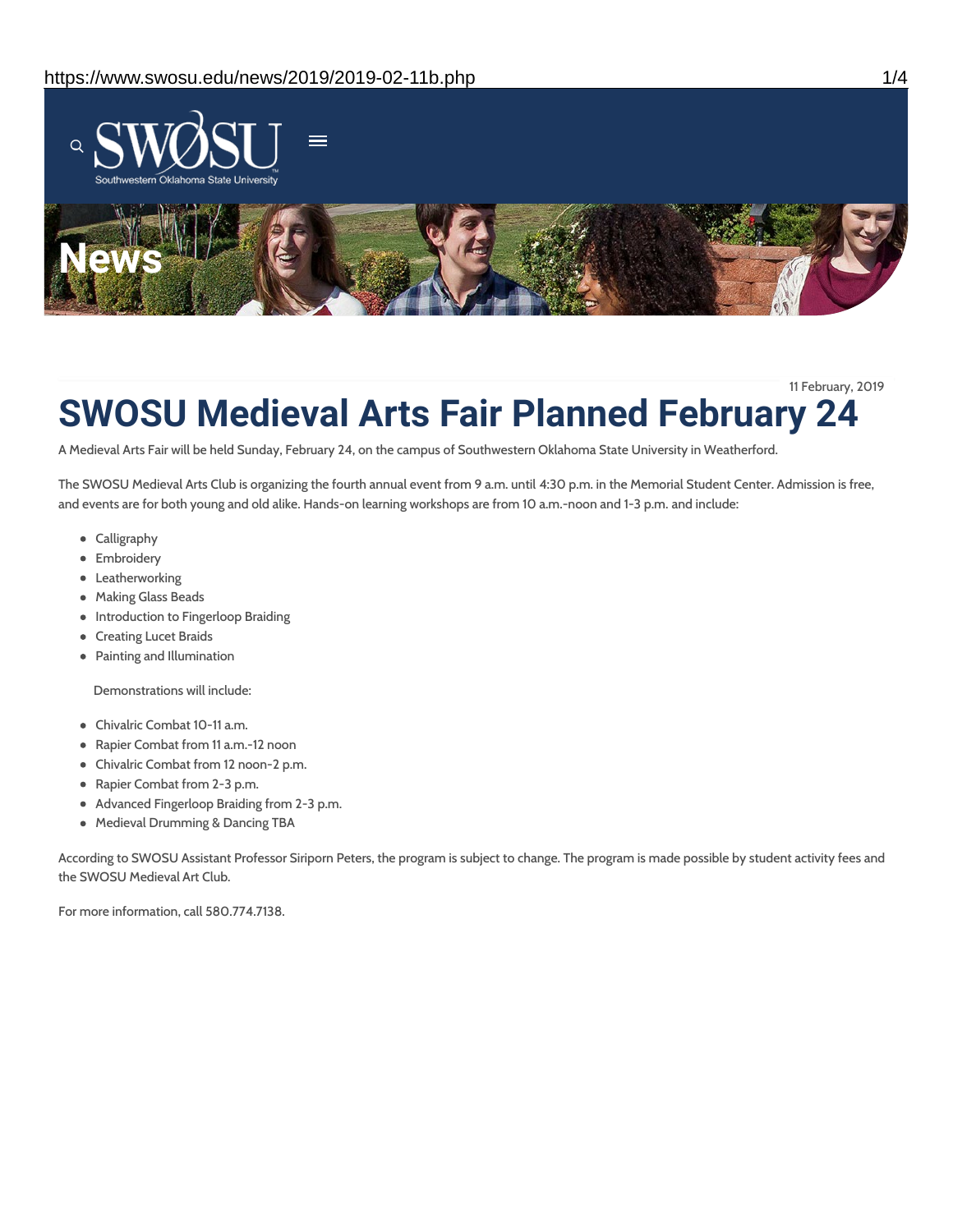| D |
|---|
| D |
| D |
| D |
| D |
| D |
| D |
| D |
| D |
|   |

## **Archive Links**  $2018$  $2019$ [2020](https://www.swosu.edu/news/2020/index.php)  $\bullet$ [Archive](https://dc.swosu.edu/bark/) **Archive Archive Archive Archive Archive** Archive Archive Archive Archive Archive Archive Archive Archive



### Weatherford Campus

100 Campus Drive Weatherford, OK 73096

### Sayre Campus

409 E Mississippi Ave Sayre, OK 73662

Connect to Us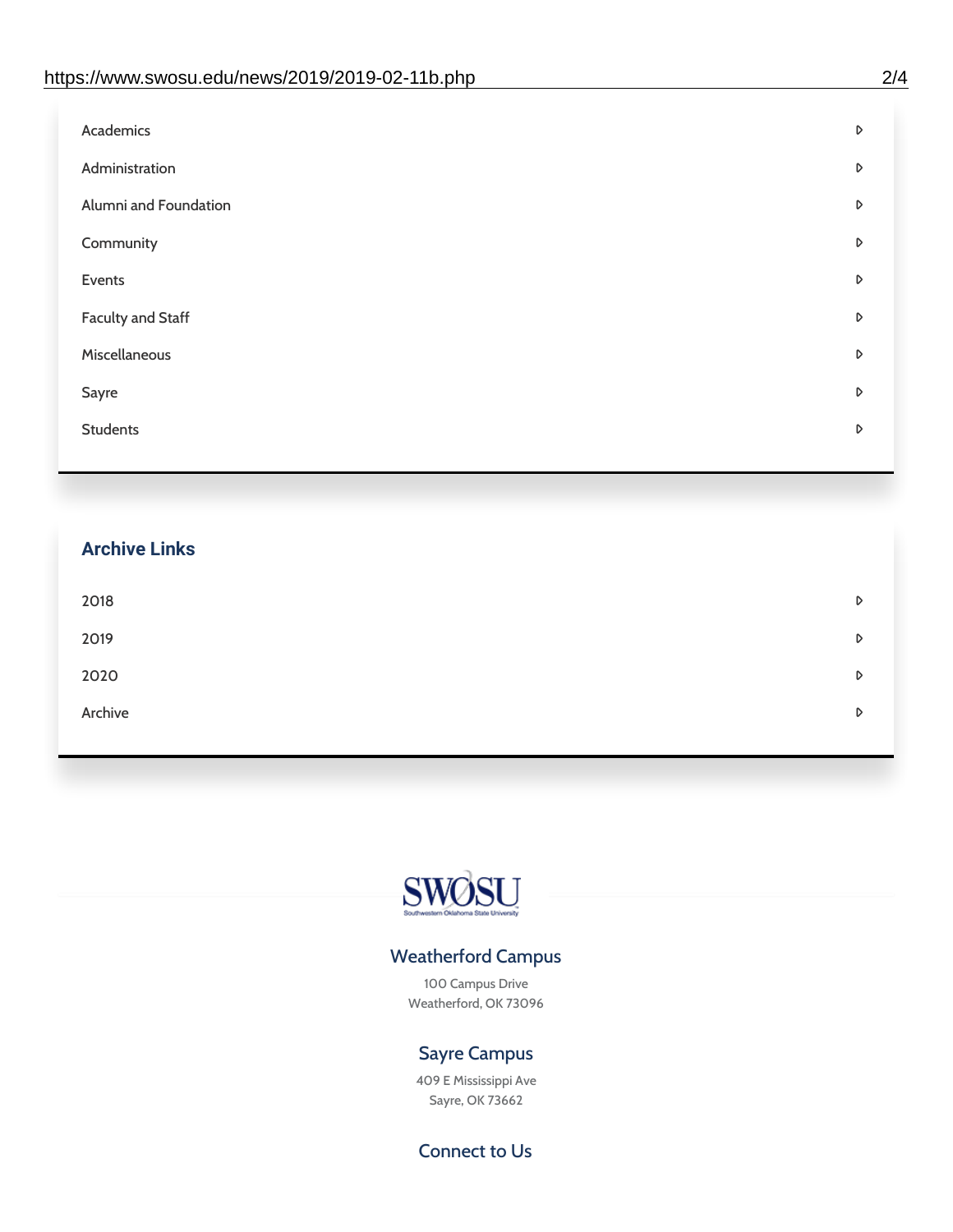千岁回调

Contact [Information](https://www.swosu.edu/about/contact.php) [University/Facility](https://www.swosu.edu/about/operating-hours.php) Hours [Campus](https://map.concept3d.com/?id=768#!ct/10964,10214,10213,10212,10205,10204,10203,10202,10136,10129,10128,0,31226,10130,10201,10641,0) Map

Give to [SWOSU](https://standingfirmly.com/donate)

Shop [SWOSU](https://shopswosu.merchorders.com/)



**[Directory](https://www.swosu.edu/directory/index.php)** 

[Calendar](https://eventpublisher.dudesolutions.com/swosu/)

[Apply](https://www.swosu.edu/admissions/apply-to-swosu.php)

[GoSWOSU](https://qlsso.quicklaunchsso.com/home/1267)

[Jobs@SWOSU](https://swosu.csod.com/ux/ats/careersite/1/home?c=swosu)



Current [Students](https://bulldog.swosu.edu/index.php)

[Faculty](https://bulldog.swosu.edu/faculty-staff/index.php) and Staff

**Enrollment Management** [580.774.3782](tel:5807743782)

> **PR/Marketing** [580.774.3063](tel:5807743063)

**Campus Police** [580.774.3111](tel:5807743111)